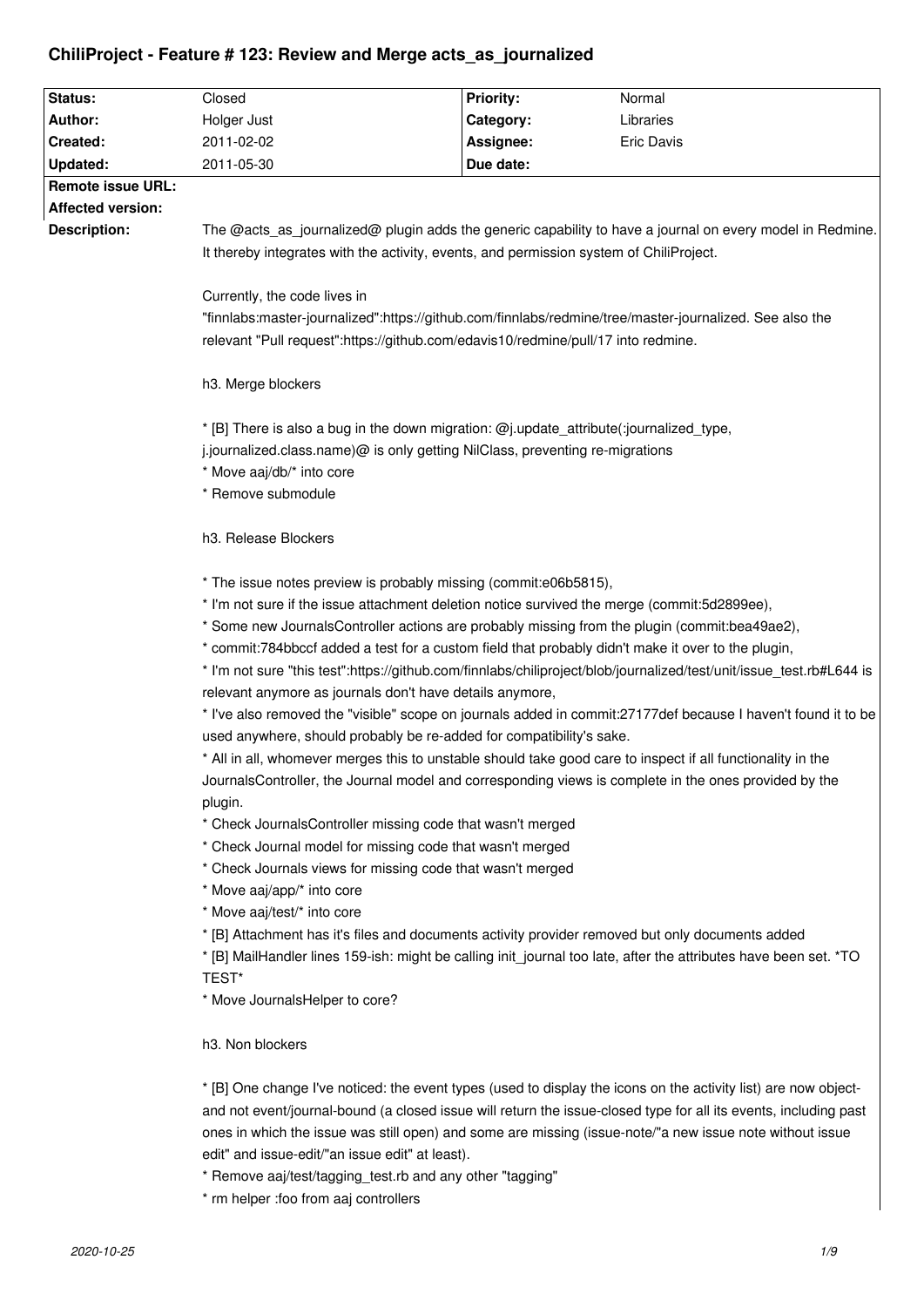\* [B] in generalize\_journals db migration: @# FIXME: Find some way to choose the right activity here@

\* [N] Could use some more rdoc in JournalFormatter

# **Associated revisions**

**2011-04-23 09:25 pm - Felix Schäfer**  Merge acts\_as\_journalized to unstable. #123

# **2011-05-06 11:08 pm - Eric Davis**

[#123] Attachment changes need to be prefixed

**2011-05-06 11:48 pm - Eric Davis** [#123] Fix AttachmentsController test from 1f88288

**2011-05-06 11:48 pm - Eric Davis** [#123] Fix test on postgres, .first isn't based on ORDER

## **2011-05-06 11:48 pm - Eric Davis**

[#123] Fix test error due to un-reloaded object daddy objects

**2011-05-13 06:49 pm - Eric Davis** [#123] Removed the acts as journalized submodule

**2011-05-13 06:55 pm - Eric Davis** [#123] Added latest edavis10:acts\_as\_journalized

**2011-05-13 07:20 pm - Eric Davis** [#123] Fix the down migration for Journal#journalized\_type

**2011-05-13 07:56 pm - Eric Davis** [#123] Port the send\_notification feature to aaj

# **2011-05-13 08:11 pm - Eric Davis** [#123] Move aaj migrations to core

**2011-05-13 08:26 pm - Eric Davis** [#123 #407] Deferred Journal#visible tests

# **2011-05-13 08:33 pm - Eric Davis**

[#123] Fix Journal notification test

# **2011-05-13 08:53 pm - Eric Davis**

[#123] Fix hardcoded test value with a dynamic one

**2011-11-25 06:45 pm - Felix Schäfer**  Merge pull request #123 from mbreit/bugfix/698-issue-query-ruby19

[#698] Fix single-value query atoms in issue queries on Ruby 1.9

# **History**

# **2011-02-02 08:52 pm - Holger Just**

*- Tracker changed from Feature to Task*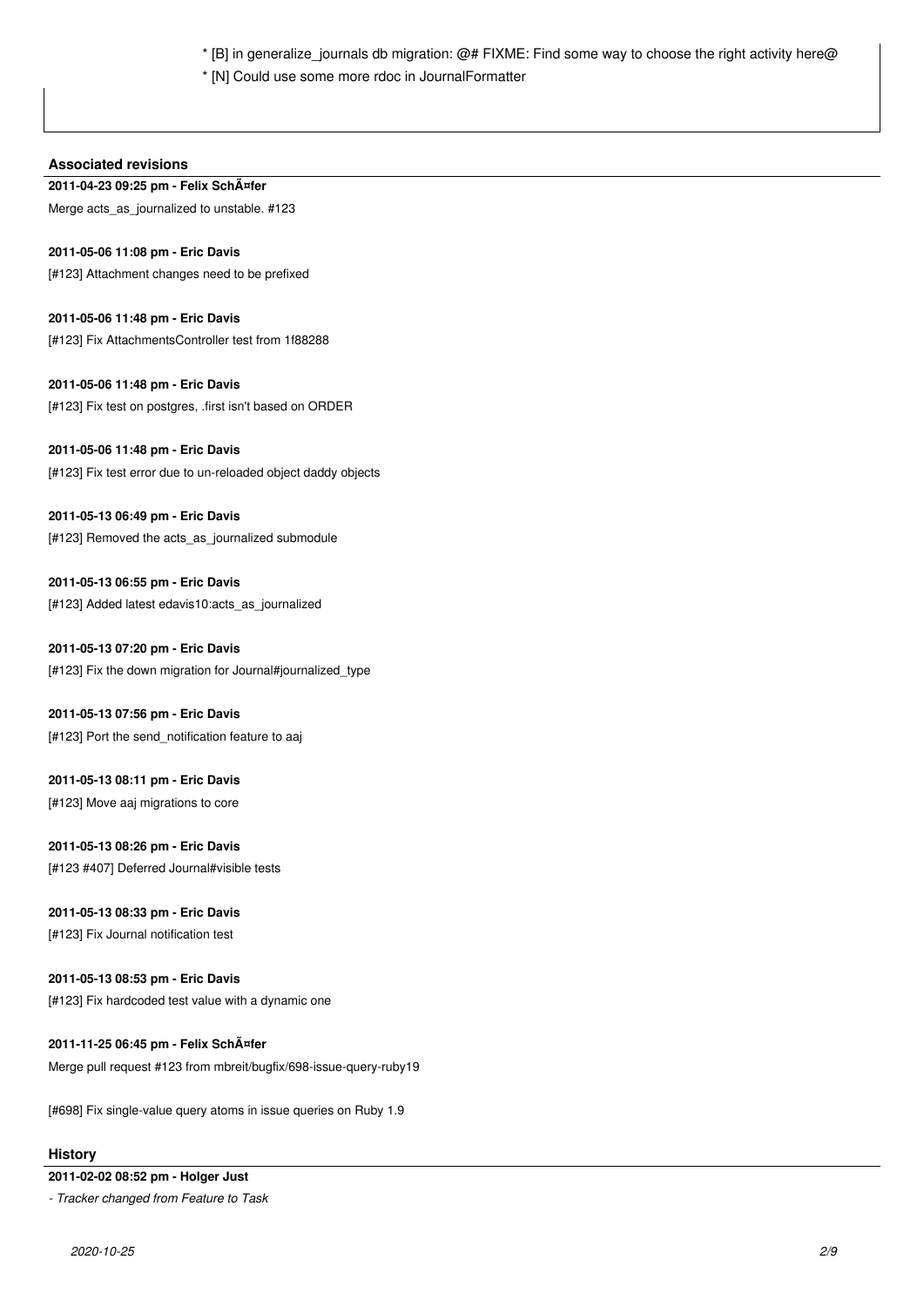#### **2011-02-04 12:51 am - Shane Pearlman**

Can I just share my anticipation for this feature! Big fat +1.

#### **2011-02-20 06:05 pm - Felix Schäfer**

*- Target version set to 2.0.0*

#### **2011-03-18 05:57 pm - Eric Davis**

*- Category set to Libraries*

#### **2011-04-15 08:18 pm - Felix Schäfer**

*- Assignee set to Felix Schäfer*

For the record: I've begun merging the journalized branch to chiliproject 1.2.0 here: https://github.com/finnlabs/chiliproject/tree/master-journalized. Please note I haven't even yet begun testing this locally, this is purely a merge. Tim has tested it though and mentioned a few tests have to be adapted to the journalized stuff.

I think we could have it ready for review by monday or tuesday, Eric, would you have the time to review it by then?

## **2011-04-15 09:19 pm - Eric Davis**

I have plans next weekend and don't know if I'll have much time during the week. But we should keep it open for review for at least two weeks to make sure there is enough time to test it out (roughly until the end of the month).

I have a few use cases and ideas I want to test it out with.

#### **2011-04-16 11:58 pm - Eric Davis**

Watch commit:c9497f3 too, it added journal tracking to issue descriptions which I'd like to keep as a feature.

#### **2011-04-21 09:55 am - Felix Schäfer**

*- Status changed from Open to In Progress*

Felix SchĤfer wrote:

> For the record: I've begun merging the journalized branch to chiliproject 1.2.0 here: https://github.com/finnlabs/chiliproject/tree/master-journalized. Please note I haven't even yet begun testing this locally, this is purely a merge. Tim has tested it though and mentioned a few tests have to be adapted to the journalized stuff.

All tests pass locally on that branch, though I have only svn and git installed for the SCM tests. This is still on chiliproject 1.2 too.

Eric, if you don't want to have it merged to unstable straightaway, what do you think of a "journalized" branched off of unstable where I could merge the stuff and everyone could work on?

#### **2011-04-21 08:04 pm - Eric Davis**

Could you branch it off of unstable in your repo? I don't expect it to be around for long enough for it to need a branch at chiliproject (those are for \*really\* long term branches like: Rails 3, permissions rewrite, etc).

#### **2011-04-22 01:34 pm - Felix Schäfer**

Eric Davis wrote:

> Could you branch it off of unstable in your repo?

Already done. All tests currently pass on my machine, I'll review it one last time before committing and pushing.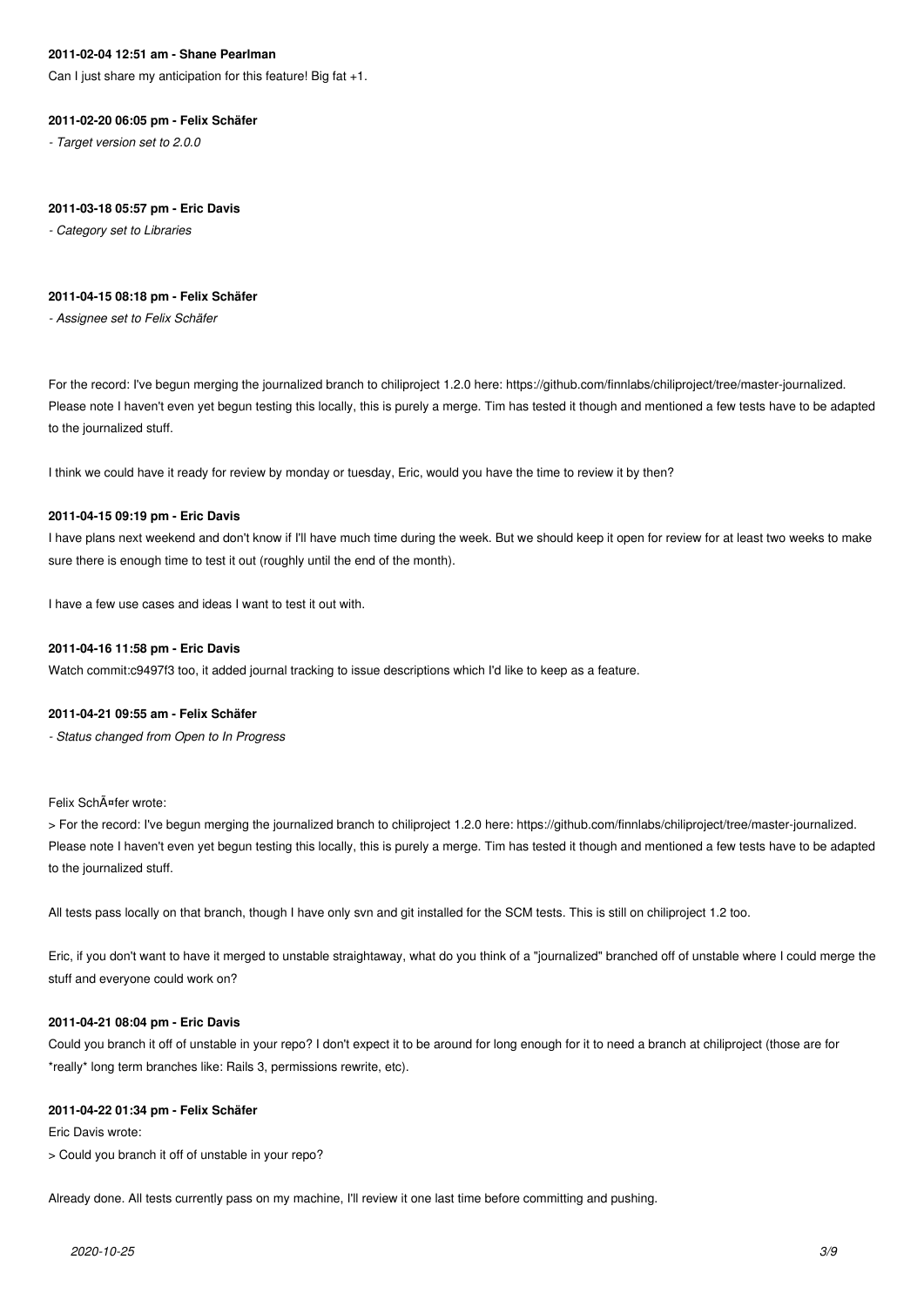> I don't expect it to be around for long enough for it to need a branch at chiliproject (those are for \*really\* long term branches like: Rails 3, permissions rewrite, etc).

Well, I'd have liked to have the branch go through the CI before merging it to unstable, but I'll just send a pull request :-)

#### **2011-04-23 08:11 pm - Felix Schäfer**

So, the whole shebang merged to CP unstable is here: https://github.com/finnlabs/chiliproject/tree/journalized

I've scrubbed all the whitespace and newline noise out and I've reviewed the changes to core, I haven't reviewed the acts as journalized plugin as such in detail yet. The plugin currently comes with all the journal controller and views it's pegged to replace, and those have been deleted from the branch already, so there is some work left to integrate the plugin completely to core. As I said, I've reviewed the core changes and I'm OK with them, I'd like Tim to have another look though and one of the other core committers should do a final review.

There are also a few missing parts I haven't checked yet but that shouldn't be too hard to add if missing:

\* The issue notes preview is probably missing (commit:e06b5815),

- \* I'm not sure if the issue attachment deletion notice survived the merge (commit:5d2899ee),
- \* Some new JournalsController actions are probably missing from the plugin (commit:bea49ae2),
- \* commit:784bbccf added a test for a custom field that probably didn't make it over to the plugin,

\* I'm not sure "this test":https://github.com/finnlabs/chiliproject/blob/journalized/test/unit/issue\_test.rb#L644 is relevant anymore as journals don't have details anymore,

\* I've also removed the "visible" scope on journals added in commit:27177def because I haven't found it to be used anywhere, should probably be re-added for compatibility's sake.

All in all, whomever merges this to unstable should take good care to inspect if all functionality in the JournalsController, the Journal model and corresponding views is complete in the ones provided by the plugin.

## **2011-04-29 08:29 am - Tim Felgentreff**

I've reviewed the merge, looks good to me.

## **2011-05-06 08:06 pm - Eric Davis**

I've reviewed the branch and have a few questions [?], potential bugs [B], and notes [N]:

\* [?] Does aaj replace acts\_as\_activity\_provider with acts\_as\_activity?

- \* [?] Does aaj replace acts\_as\_event? acts\_as\_event still needed or should Project and WikiPage be ported to aaj?
- \* [?] Should we hook up aaj's tests into the main suite so they run also? e.g @rake test => test:units, test:functional, test:integration, test:core\_plugins...@
- \* [?] So does acts\_as\_journalized provide "event/activity" tracking now too?
- \* [?] Where is VestalVersions pulled in?
- \* [?] aaj/test/tagging\_test.rb show tagging. What are tags?
- \* [B] Attachment has it's files and documents activity provider removed but only documents added
- \* [B] JournalsController removed, Check that the old JournalsController and aaj/JournalsController are comparable
- \* [B] MailHandler lines 159-ish: might be calling init\_journal too late, after the attributes have been set
- \* [B] Remove the RJS views from the plugin, eventually...
- \* [B] in generalize\_journals db migration: @# FIXME: Find some way to choose the right activity here@
- \* [B] rm helper :foo from controllers
- \* [B] rm submodule
- \* [N] Could use some more rdoc in JournalFormatter
- \* [N] Journal::Versions#at looks interesting
- \* [N] Journals are STI: IssueJournal, WikiContentJournal
- \* [N] JournalsHelper removed (in aaj now)
- \* [N] Model#journal\_editable\_by?(user) is used for permissions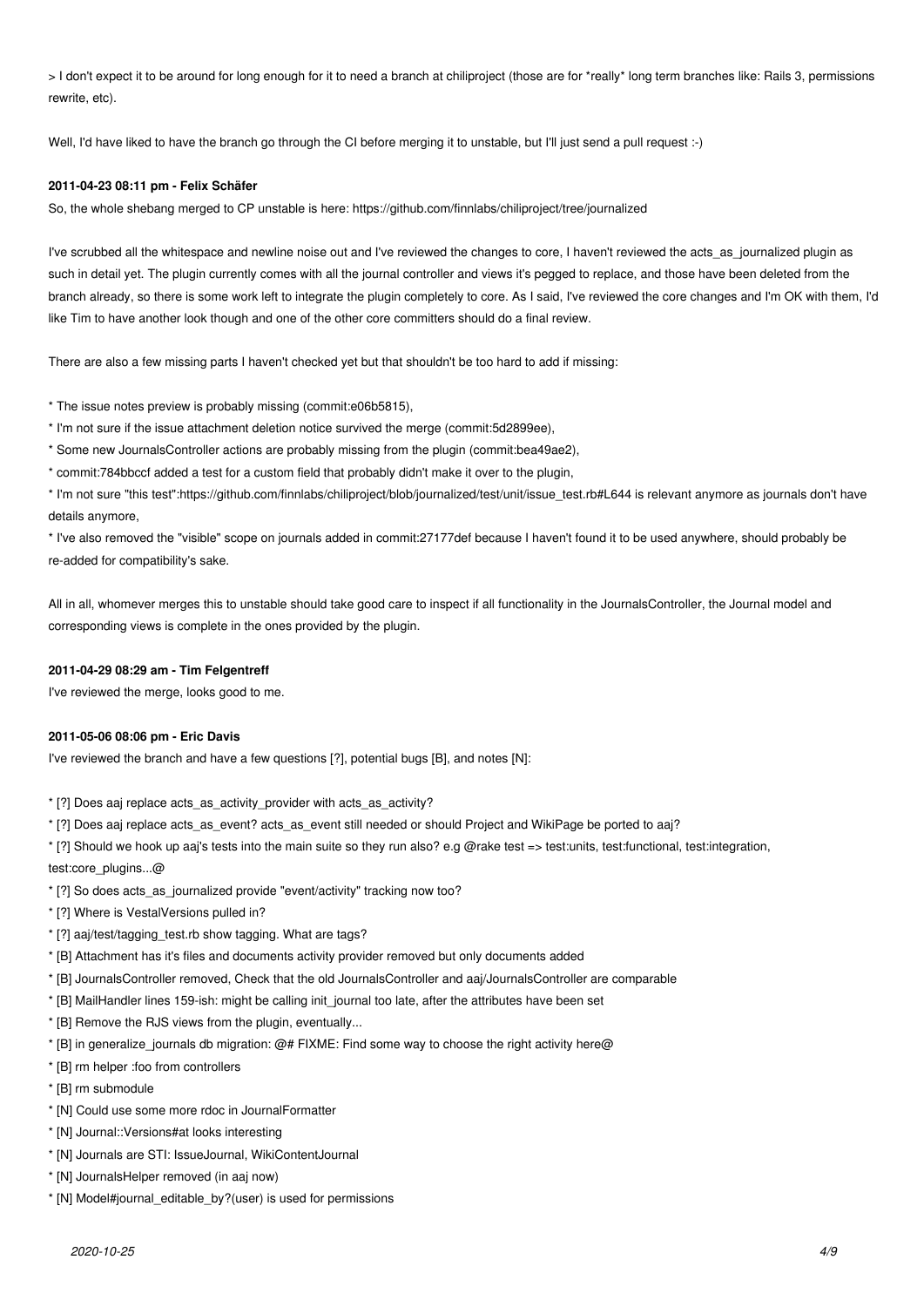\* [N] aaj replaces 'acts\_as\_versioned' (wiki content)

I still need to look over Felix's notes, run the code, or tried to use the API yet.

#### **2011-05-06 08:08 pm - Eric Davis**

Oh and should we move the migrations into the core too?

#### **2011-05-06 09:57 pm - Eric Davis**

I've ran the code on my local system and found a few bugs:

\* Core - https://github.com/edavis10/chiliproject/tree/ticket/unstable/123-journalized (can't send a pull request, Github is 404'ing)

\* Plugin - https://github.com/finnlabs/acts\_as\_journalized/pull/2

\* There is also a bug in the down migration: @j.update\_attribute(:journalized\_type, j.journalized.class.name)@ is only getting NilClass, preventing re-migrations

But other that these the my previous notes, I like the changes.

\*Idea\*: I was thinking, if we remove the submodule and at least finish the migrations (e.g. fix the bugs and move them into the core), then we could merge the current code and open bugs for each of the open issues above. That way 1) unstable won't diverse much further from journalized and 2) as we work on 2.0 in unstable we will be testing journalized. Thoughts?

## **2011-05-06 10:00 pm - Felix Schäfer**

Eric Davis wrote:

> \*Idea\*: I was thinking, if we remove the submodule and at least finish the migrations (e.g. fix the bugs and move them into the core), then we could merge the current code and open bugs for each of the open issues above. That way 1) unstable won't diverse much further from journalized and 2) as we work on 2.0 in unstable we will be testing journalized. Thoughts?

The earlier we merge it to unstable the better. If we all agree on principle that we want to have it in there (and we all do as far as I can tell), by all means put it into unstable.

## **2011-05-06 10:23 pm - Felix Schäfer**

I'll try to answer what I can:

Eric Davis wrote:

> I've reviewed the branch and have a few questions [?], potential bugs [B], and notes [N]:

>

> \* [?] Does aaj replace acts\_as\_activity\_provider with acts\_as\_activity?

Yes. I didn't notice the name change because it's been replaced in core and most have the @activity@ defined in the @acts\_as\_journalized@ call directly, but if one @acts\_as\_journalized@ model provides more than @activity@s, the extra ones have to be added through @acts\_as\_activity@.

> \* [?] Does aaj replace acts\_as\_event? acts\_as\_event still needed or should Project and WikiPage be ported to aaj?

From a quick look: I think @acts\_as\_journalized@ calls @acts\_as\_event@ for you, but I don't think it replaces it. Maybe Tim can weigh in on that one, I'll dig in deeper if I find the time.

> \* [?] Should we hook up aaj's tests into the main suite so they run also? e.g @rake test => test:units, test:functional, test:integration, test:core\_plugins…@

@acts\_as\_journalized@ should be included into core, this includes tests and models/views/controllers still in the plugin for the moment. I think that was part of my notes/needs to be done list.

> \* [?] So does acts\_as\_journalized provide "event/activity" tracking now too?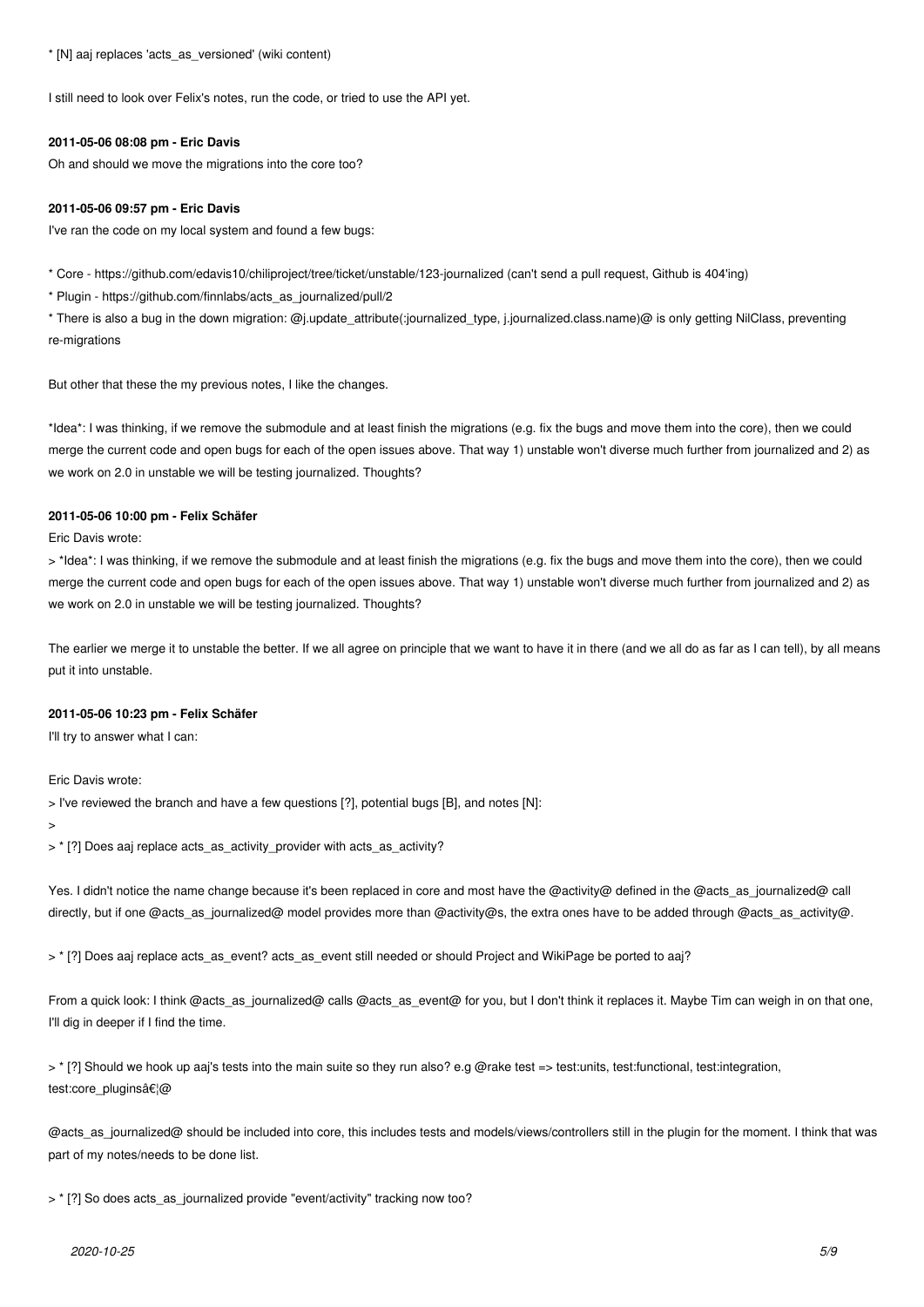Activity yes, event partly. IIRC @acts\_as\_event@ is just a "common interface" at least the search and the activity view use so they have a mapping which fields of the model correspond to the information the search/activity view presents. I don't think @acts\_as\_journalized@ provides that, but it includes @acts\_as\_event@ for you when you @acts\_as\_journalized@ a model.

The whole activity part on the other hand is a common interface for the activity view so that the controller knows which attributes it should query on what model to get the "activity list", this list is then passed to the view which uses the @acts\_as\_event@ interface to show stuff. I think the activity stuff is handled by @acts\_as\_journalized@ completely.

> \* [?] Where is VestalVersions pulled in?

AFAIK @acts\_as\_journalized@ is VestalVersions reworked for ChiliProject, not integrated into.

> \* [?] aaj/test/tagging\_test.rb show tagging. What are tags?

Probably a remainder of the VestalVersions.

- > \* [B] Attachment has it's files and documents activity provider removed but only documents added
- > \* [B] JournalsController removed, Check that the old JournalsController and aaj/JournalsController are comparable

See notes above, there are some commits to inspect closely to make sure they made it through the merges.

> \* [B] MailHandler lines 159-ish: might be calling init journal too late, after the attributes have been set

The tests didn't pass how it was before because the "note" for the journal is only cleaned during the setting of the issue attributes and adding a "note" to an already inited journal doesn't work (or I didn't find how), with this change the tests passed and I think I did some @script/console@ tests of the code, but no "real usage" test, so be my guest.

 $>$  \* [B] Remove the RJS views from the plugin, eventually $\hat{\mathbf{H}}$ 

> \* [B] in generalize journals db migration: @# FIXME: Find some way to choose the right activity here@

The right activity?

- > \* [B] rm helper :foo from controllers
- > \* [B] rm submodule
- > \* [N] Could use some more rdoc in JournalFormatter
- > \* [N] Journal::Versions#at looks interesting
- > \* [N] Journals are STI: IssueJournal, WikiContentJournal

Some are explicitly STIed, but I think unless you create the tables the general case is everything polymorphic journals.

> \* [N] JournalsHelper removed (in aaj now)

Should be moved to core along with the model/view/controller/tests?

- > \* [N] Model#journal\_editable\_by?(user) is used for permissions
- > \* [N] aaj replaces 'acts\_as\_versioned' (wiki content)

#### **2011-05-07 07:04 am - Tim Felgentreff**

Felix SchĤfer wrote:

> I'll try to answer what I can:

>

> Eric Davis wrote: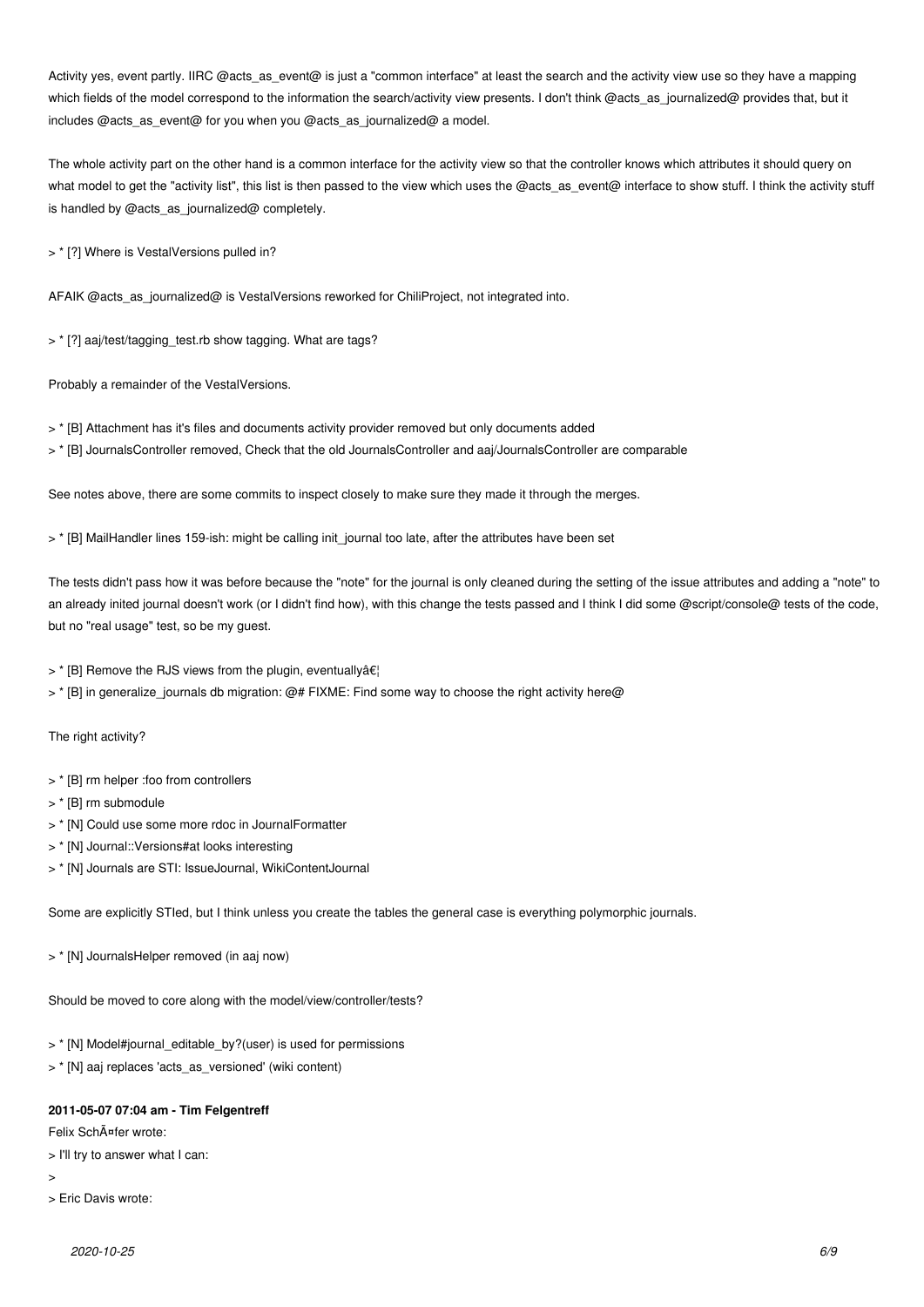> > I've reviewed the branch and have a few questions [?], potential bugs [B], and notes [N]:

 $\rightarrow$ 

> > \* [?] Does aaj replace acts as activity provider with acts as activity?

>

> Yes. I didn't notice the name change because it's been replaced in core and most have the @activity@ defined in the @acts\_as\_journalized@ call directly, but if one @acts\_as\_journalized@ model provides more than @activity@s, the extra ones have to be added through @acts\_as\_activity@.

Exactly.

>

> > \* [?] Does aaj replace acts\_as\_event? acts\_as\_event still needed or should Project and WikiPage be ported to aaj?

>

> From a quick look: I think @acts as journalized@ calls @acts as event@ for you, but I don't think it replaces it. Maybe Tim can weigh in on that one, I'll dig in deeper if I find the time.

Right, acts\_as\_event is called by aaj for you, it shouldn't be called directly anymore \_unless\_ you want to have events without activity for something. I thought since most of the time we have both calls in a class, we can just combine those in aaj.

>

> > \* [?] Should we hook up aaj's tests into the main suite so they run also? e.g @rake test => test:units, test:functional, test:integration, test:core\_plugins…@

 $\rightarrow$ 

> @acts\_as\_journalized@ should be included into core, this includes tests and models/views/controllers still in the plugin for the moment. I think that was part of my notes/needs to be done list.

>

> > \* [?] So does acts\_as\_journalized provide "event/activity" tracking now too?

>

> Activity yes, event partly. IIRC @acts\_as\_event@ is just a "common interface" at least the search and the activity view use so they have a mapping which fields of the model correspond to the information the search/activity view presents. I don't think @acts\_as\_journalized@ provides that, but it includes @acts\_as\_event@ for you when you @acts\_as\_journalized@ a model.

>

> The whole activity part on the other hand is a common interface for the activity view so that the controller knows which attributes it should query on what model to get the "activity list", this list is then passed to the view which uses the @acts\_as\_event@ interface to show stuff. I think the activity stuff is handled by @acts\_as\_journalized@ completely.

 $\rightarrow$ 

> > \* [?] Where is VestalVersions pulled in?

 $\rightarrow$ 

> AFAIK @acts\_as\_journalized@ is VestalVersions reworked for ChiliProject, not integrated into.

That's correct, aaj started when we wanted versioning and events for Versions, and I used VestalVersions for that, when I realized that we have some kind of versioning in the Wiki and Journals/JournalEvents are some kind of crippled versioning, too. So I forked VestalVersions to our github account and reworked it for Chili, to unify the different versioning schemes.

>

> > \* [?] aaj/test/tagging\_test.rb show tagging. What are tags?

>

> Probably a remainder of the VestalVersions.

Yes, it is, I asked around here at the time and we weren't sure if we would want tagging at some point, so I left it, in case we want it some day. But no use-case has arisen, yet, so we can remove it, if you don't want "dead" code in there.

>

> > \* [B] Attachment has it's files and documents activity provider removed but only documents added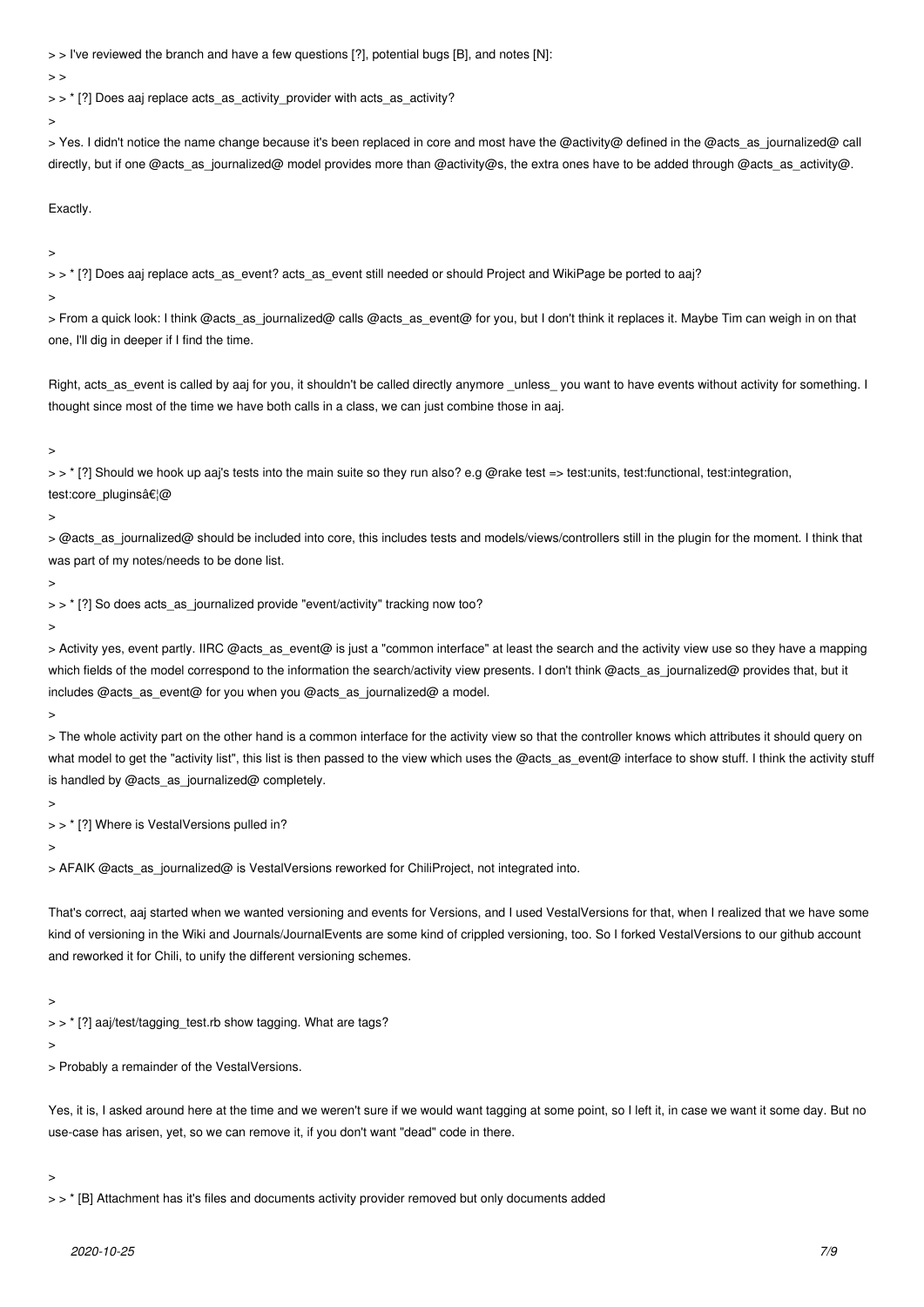> > \* [B] JournalsController removed, Check that the old JournalsController and aaj/JournalsController are comparable

 $\ddot{\phantom{1}}$ 

> See notes above, there are some commits to inspect closely to make sure they made it through the merges.

>

> > \* [B] MailHandler lines 159-ish: might be calling init\_journal too late, after the attributes have been set

>

> The tests didn't pass how it was before because the "note" for the journal is only cleaned during the setting of the issue attributes and adding a "note" to an already inited journal doesn't work (or I didn't find how), with this change the tests passed and I think I did some @script/console@ tests of the code, but no "real usage" test, so be my guest.

>

 $>$   $>$  \* [B] Remove the RJS views from the plugin, eventually  $\hat{a} \in \hat{C}$ 

> > \* [B] in generalize\_journals db migration: @# FIXME: Find some way to choose the right activity here@

 $\rightarrow$ 

> The right activity?

>

> > \* [B] rm helper :foo from controllers

> > \* [B] rm submodule

> > \* [N] Could use some more rdoc in JournalFormatter

- > > \* [N] Journal::Versions#at looks interesting
- > > \* [N] Journals are STI: IssueJournal, WikiContentJournal
- >

> Some are explicitly STIed, but I think unless you create the tables the general case is everything polymorphic journals.

>

> > \* [N] JournalsHelper removed (in aaj now)

>

> Should be moved to core along with the model/view/controller/tests?

>

> > \* [N] Model#journal\_editable\_by?(user) is used for permissions

> > \* [N] aaj replaces 'acts\_as\_versioned' (wiki content)

## **2011-05-09 09:25 am - Felix Schäfer**

One change I've noticed: the event types (used to display the icons on the activity list) are now object- and not event/journal-bound (a closed issue will return the @issue-closed@ type for all its events, including past ones in which the issue was still open) and some are missing (@issue-note@/"a new issue note without issue edit" and @issue-edit@/"an issue edit" at least).

I'd vote to make that a new non-2.0 blocking issue as soon as @acts\_as\_journalized@ is merged into unstable as it is purely cosmetic.

# **2011-05-13 04:42 pm - Eric Davis**

Felix Schäfer:

Agreed about the cosmetic "event types". It might be worth it to review how the activity stream is created too see if we can't pass some of that code/responsibility onto aaj. But yea, non-2.0 blocker.

#### **2011-05-13 04:45 pm - Eric Davis**

*- Assignee changed from Felix Schäfer to Eric Davis*

Getting this ready to be merged into the core. I'll open separate issues for bugs/changes so we can all work on them separately (or decide to pass on them until post-2.0.0).